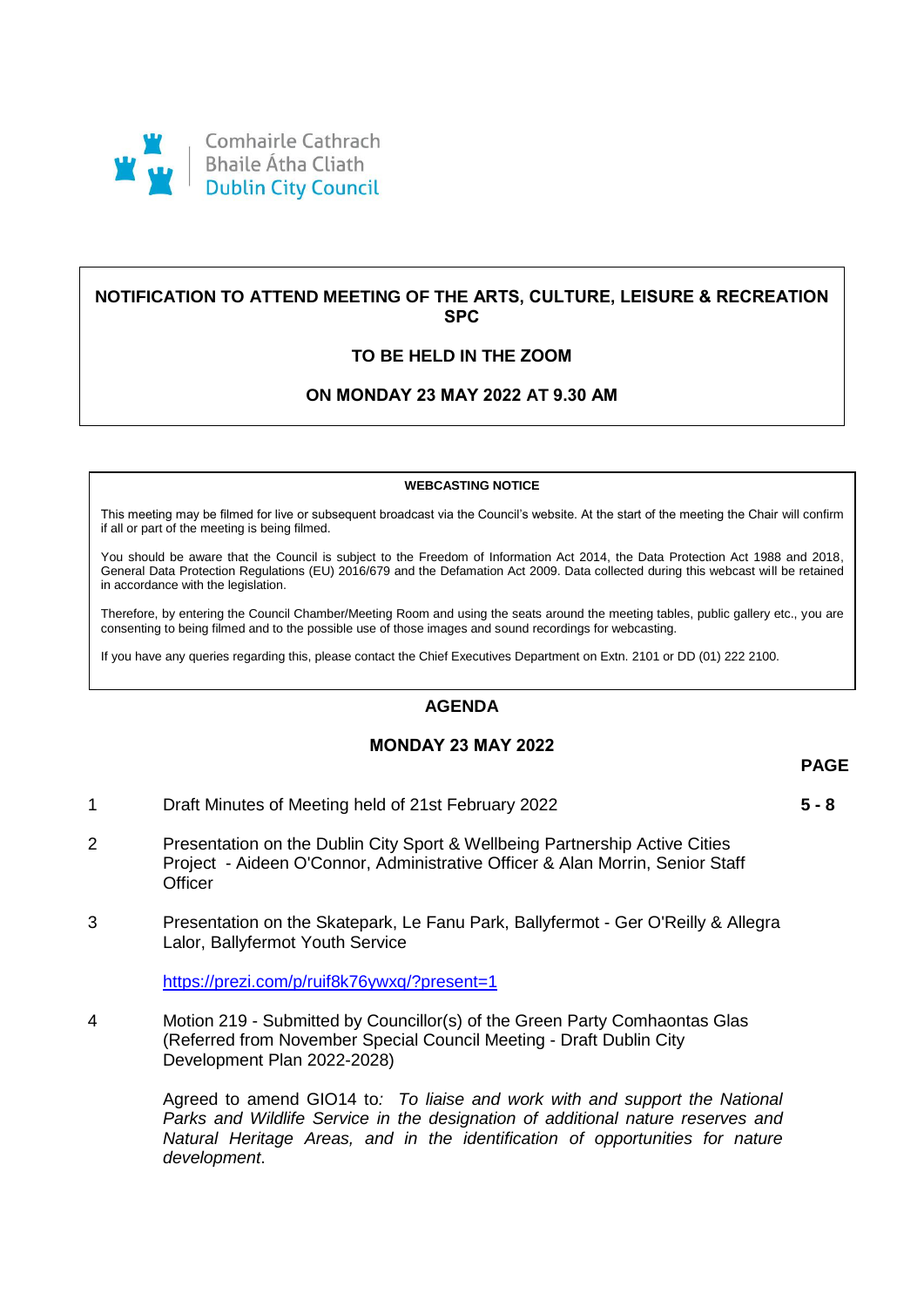Chapter:10, Section:GI014, Page: 277 Replace with: Further Nature Reserves and opportunities for nature development -To liaise, work with and support the National Parks and Wildlife Service in the designation of additional Nature Reserves and Natural Heritage Areas, and in the identification of opportunities for 'nature development' in areas of existing green and blue infrastructure with the potential for biodiversity enhancement through the addition of ponds, trees, hedgerows, wetlands, verge planting or biodiversity pontoons with the objective of creating additional nature reserves.

# *Planning Reason*

*Planning reason: To deliver on the city's biodiversity goals; to identify opportunities to protect and enhance high nature value areas; to ensure that existing ecological infrastructure resources are protected and enhanced, and help guide future ecological infrastructure provision.*

# Chief Executive's Response

Green/Blue infrastructure will be delivered through the Development Management process, the planning and development of new growth areas in the city, through LAPs/Planning Schemes, through City Council Greening and Public Realm Strategies (existing and those to be developed) and through public infrastructural projects, with sufficient policies and objectives included in the Draft to achieve this (such as GI2, GI3, GI7, GI9-G18, GI34). This approach is additionally supported by the ongoing operations of DCCs Parks, Biodiversity and Landscape Services team under the Development Plan policy framework and strategies such as; the City Biodiversity Action Plan 2021 – 2026, the proposed Green Infrastructure Strategy, the Dublin City Tree Strategy or through the Council's management plans and Parks Strategy for the city. It is not the role of the National Parks and Wildlife Services to deliver biodiversity enhancement through measures such as verge planting etc. This is an operational matter for the Council, delivered through the mechanisms and plans detailed above. The designation of additional NHA's is a separate statutory process and outside the scope of the Development Plan. Chief Executive Recommendation

It is the recommendation of the CE that the motion is not agreed. Retain GIO14 as is. Operational matter, outside the scope of the Development Plan.

5 Motion submitted by The Lord Mayor of Dublin Alison Gilliland:-

*"The Arts, Culture, Leisure and Recreation SPC recognises the immense benefit that the two Sport Inclusion and Integration Officers (SIIOs) within Dublin City Sport and Wellbeing Patnership (DCSWP) have brought to the provision of sport and physical activity for children, young people and not so young people with disabilities, from ethnic minorities, who are members of the LGBT+ community, who are neurodiverse, who suffer mental health difficulties or who are members of other minority and hard to reach groupings. The have succeeded in supporting my local community centres and sports clubs/groups to understand diversity and to accommodate, adapt and indeed create new programmes to suit specific heretofore unmet needs. However, the SPC expresses serious concern that these two dedicated positions are being terminated in the near future. While many local sports officers have learned from both SIIOs and are well placed to support inclusion and integration in their areas the SPC is of the view that, as a strategic policy objective, the two dedicated Sport Inclusion and Integration Officer (SIIOs) positions need to continue long term within the DCSWP to ensure that Dublin City Council's policy of inclusion and*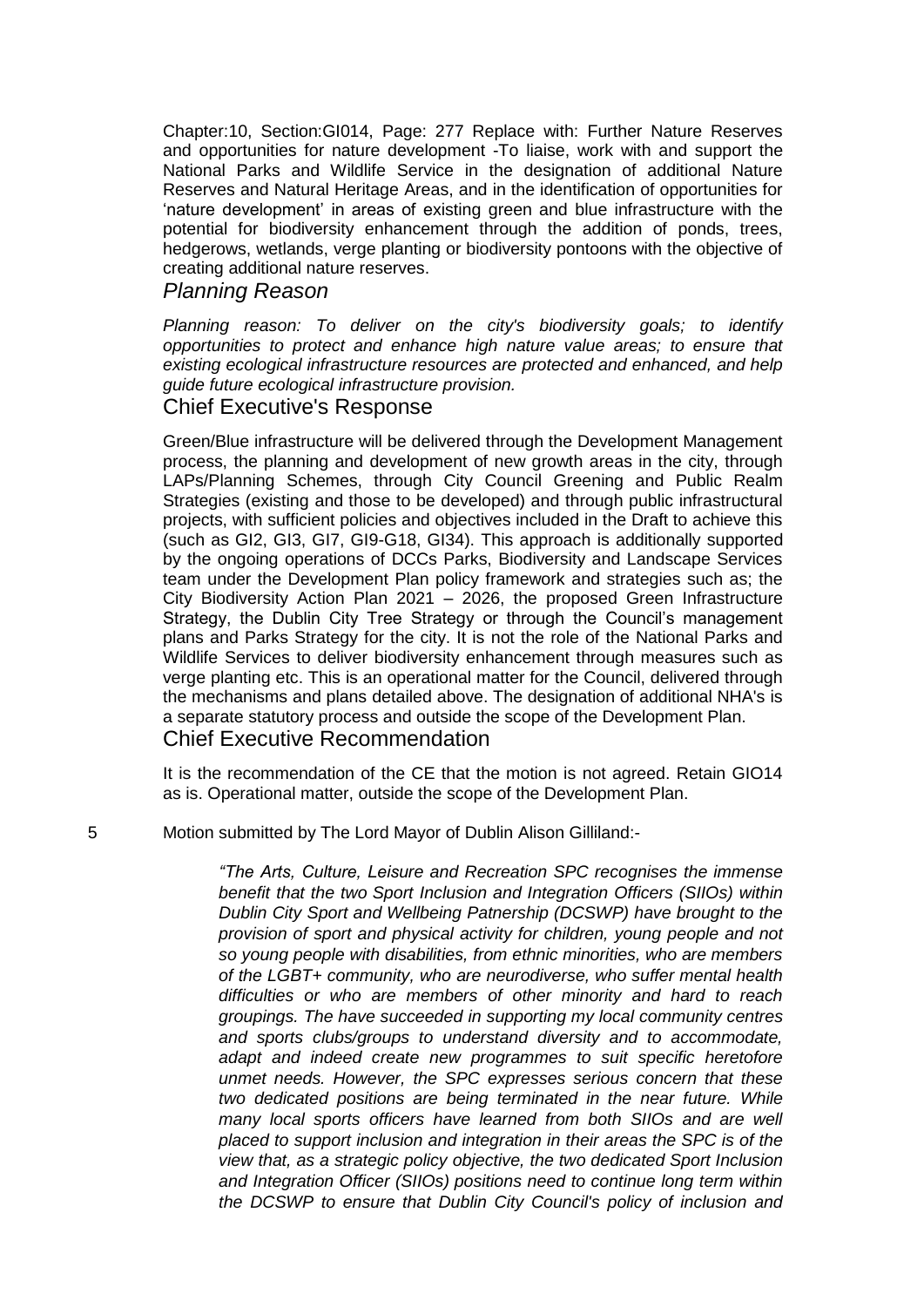*integration is fully continuously and consistently underpinned, promoted and put in to practice on the ground across our city."* 

6 Motion submitted by Willie White, Dublin Theatre Festival:-

*"That Dublin City Council create a framework for cultural use of vacant commercial, industrial or other spaces under its ownership or management, on a temporary basis from this summer. The scheme would serve as a response to extraordinary circumstances, with a simple, transparent application process. Given the short-term nature of the projects, it should not necessitate a planning application for change of use, allowing the process to move quickly to reanimate the city.*

*The context for the motion is the lack of footfall in the city post-pandemic and the need to reanimate the city centre as a destination. The attrition of spaces for culture in the city leaves the cultural community without space to gather, create or share their work."*

7 Motion submitted by Cllr Dermot Lacey:-

*"That this Committee would consider the promotion of a statue or other appropriate memorial to commemorate the great Irish actor Maureen O'Hara for the Ranelagh area or perhaps close to the former Glenmalure Park former home of her beloved Shamrock Rovers."* 

8 Motion: 'In July 2018 the members of the Arts SPC unanimously supported the following motion:

Motion submitted by Cllr John Lyons:-

*Recognizing the LGBTQ community's decades-long struggle to achieve full equality in Ireland, often times in the face of brutal state and non-state oppression, discrimination and violence, this City Council SPC agrees to commission a public monument/piece of art to acknowledge the proud history of struggle for full equality waged for more than four decades by Dublin's LGBTQ community. To bring this motion to life, a consultative forum with relevant internal and external stakeholders will be established."*

| 9  | Byrne, CEO                                                  | Report on Dublin City Council's Collection Management Policy 2022 - Iseult                               | $9 - 10$  |
|----|-------------------------------------------------------------|----------------------------------------------------------------------------------------------------------|-----------|
|    | a)                                                          | <b>Dublin City Council's Collection Management Policy 2022</b>                                           | $11 - 23$ |
| 10 |                                                             | Report on the Impact of Dublin City Council led Cultural Participation Programmes<br>- Iseult Byrne, CEO | $24 - 25$ |
|    | a)                                                          | Dublin City Council Culture Company Impact Study                                                         | $26 - 48$ |
| 11 |                                                             | <b>Management Update</b>                                                                                 | $49 - 57$ |
| 12 | Miontuairisci - 14ú Eanair 2022 (Irish and English version) |                                                                                                          | $58 - 61$ |
| 13 |                                                             | Approved Minutes of the Commemorations & Naming Committee meeting dated<br>27th January 2022             | $62 - 64$ |